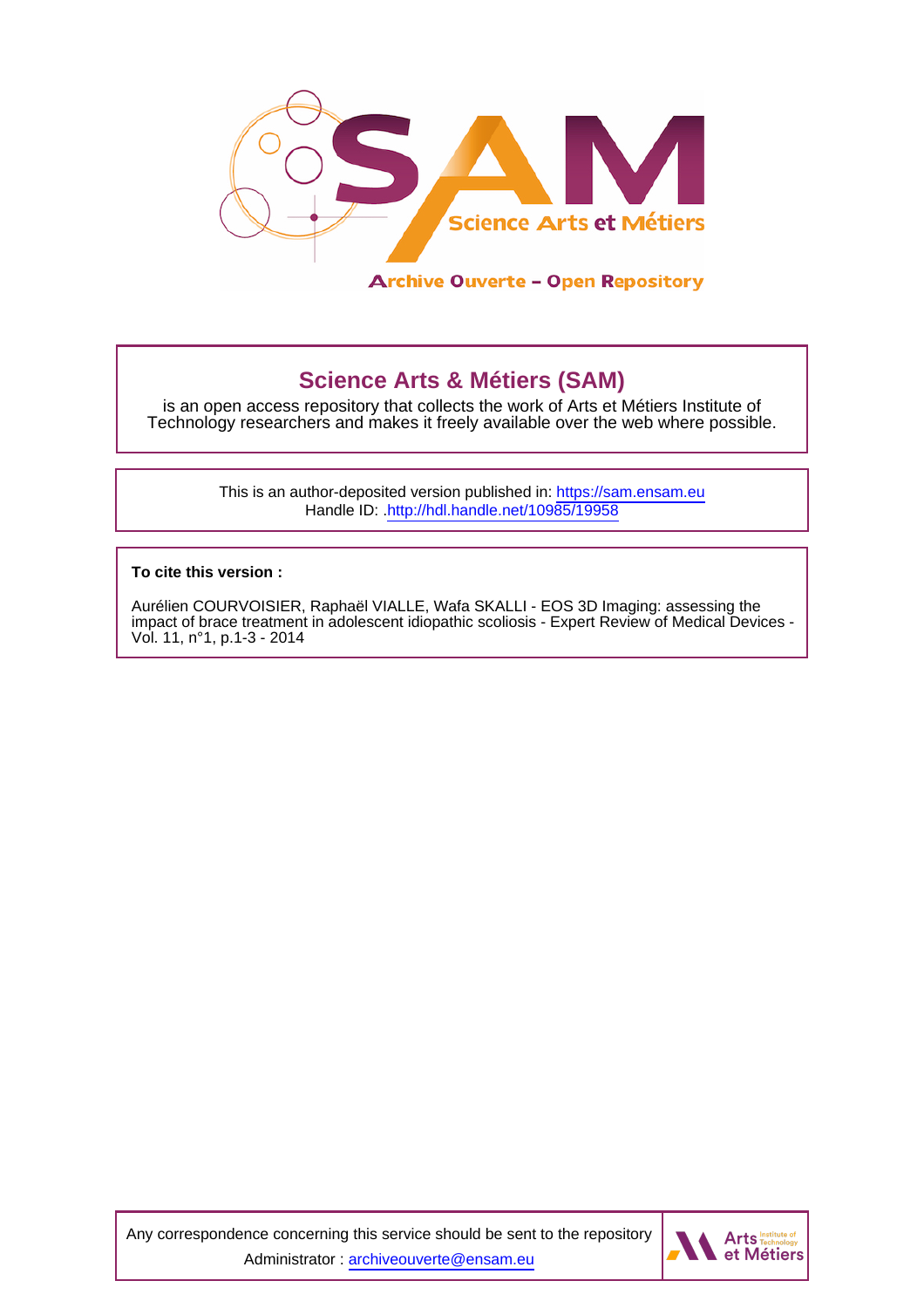# EOS 3D Imaging: assessing the impact of brace treatment in adolescent idiopathic scoliosis



## Aurélien Courvoisier

Author for correspondence: Pediatric Orthopedic Surgery Department, Grenoble University Hospital, Joseph Fourier University, BP 217 38043 Cedex 09 Grenoble, France [aurelien.courvoisier@gmail.com](mailto:1)



# Raphaël Vialle

Pediatric Orthopedic Surgery Department, Armand Trousseau Hospital, AP-HP, Paris 6 Universisty, 12 rue Arnold Netter 75012 Paris, France

Wafa Skalli 151 Bvd de l'hôpital 75013 Paris, France

Biomechanics Laboratory, Arts et Métiers ParisTech,

One of the major revolutions in the field of adolescent idiopathic scoliosis (AIS) during the past 10 years is the development of 3D imaging devices in standing position, such as EOS (EOS Imaging). 3D vision of the spine is new; we need to be humble and learn how it may help in the management of AIS. But we now have access to the transverse plane deformity. We do not know how to heal idiopathic scoliosis. Thus, the main issue in the field of AIS management is to avoid progression of mild scoliosis. Brace treatment is the main treatment option for mild scoliotic patients during growth. However, the efficacy of brace treatment is not consensual. We have demonstrated through a 3D analysis of brace treatment that some braces are truly efficient, some are not and others worsen the spinal deformity. Therefore, we have to anticipate the effect of a brace on a specific patient. With 3D analysis we are now able to evaluate if a brace really improves the spinal shape in the 3 dimensions or not. Moreover, we have the patient 3D geometry (spine and rib cage) and we are able to collect objective clinical data that could help achieve relevant parametric finite element models. These models could help in the prediction of brace effect but they need to be validated with clinical data. We see a close future where we will all have the 3D trunk shape of our patients on our screens along with all computed angles we need and then an instant prediction for the best-fit brace geometry for our patient.

One of the major revolutions in the field of adolescent idiopathic scoliosis (AIS) during the past 10 years is the development 3D imaging in standing position. The concept of AIS as a 3D deformity was brought for the first time in the early 80s by Perdriolle [\[1\]](#page-3-0) and Dubousset and Graf [[2\]](#page-3-0). Before them, AIS was a curve on a single AP view radiograph. From the concept to the routine use of 3D, we had to wait until the 21st century and the work of Georges Charpak, the 1992 Nobel Prize of physics, to see the development of standing position stereoradiography and its evolution in the actual EOS system (EOS Imaging) [[3](#page-3-0)]. Accuracy and reproducibly of the system and its software for 3D reconstruction of the spine have been validated and are constantly improving [\[4](#page-3-0)]. From now on, 3D analysis of the spine in a standing position is possible routinely.

Now that we have the tool, we have to learn how to use it. AIS professionals all over the world have learned AIS from the patient and from standard AP and lateral X-rays. 3D is new and EOS provides a large amount of data. We therefore need to be humble and learn a new way to describe AIS. EOS and 3D have created a lot of questions and but few answers yet. One thing is sure; we now have a good point of view on the transverse plane, which we think, is where we can early detect a progressive AIS deformity. We have demonstrated that a progressive curve had a specific 3D pattern, which can be detected early before the progression of the Cobb angle [[5\]](#page-3-0). This test could be accessible at the first clinical exam from a single EOS

KEYWORDS: 3D • Brace treatment • EOS Imaging • finite element model • idiopathic scoliosis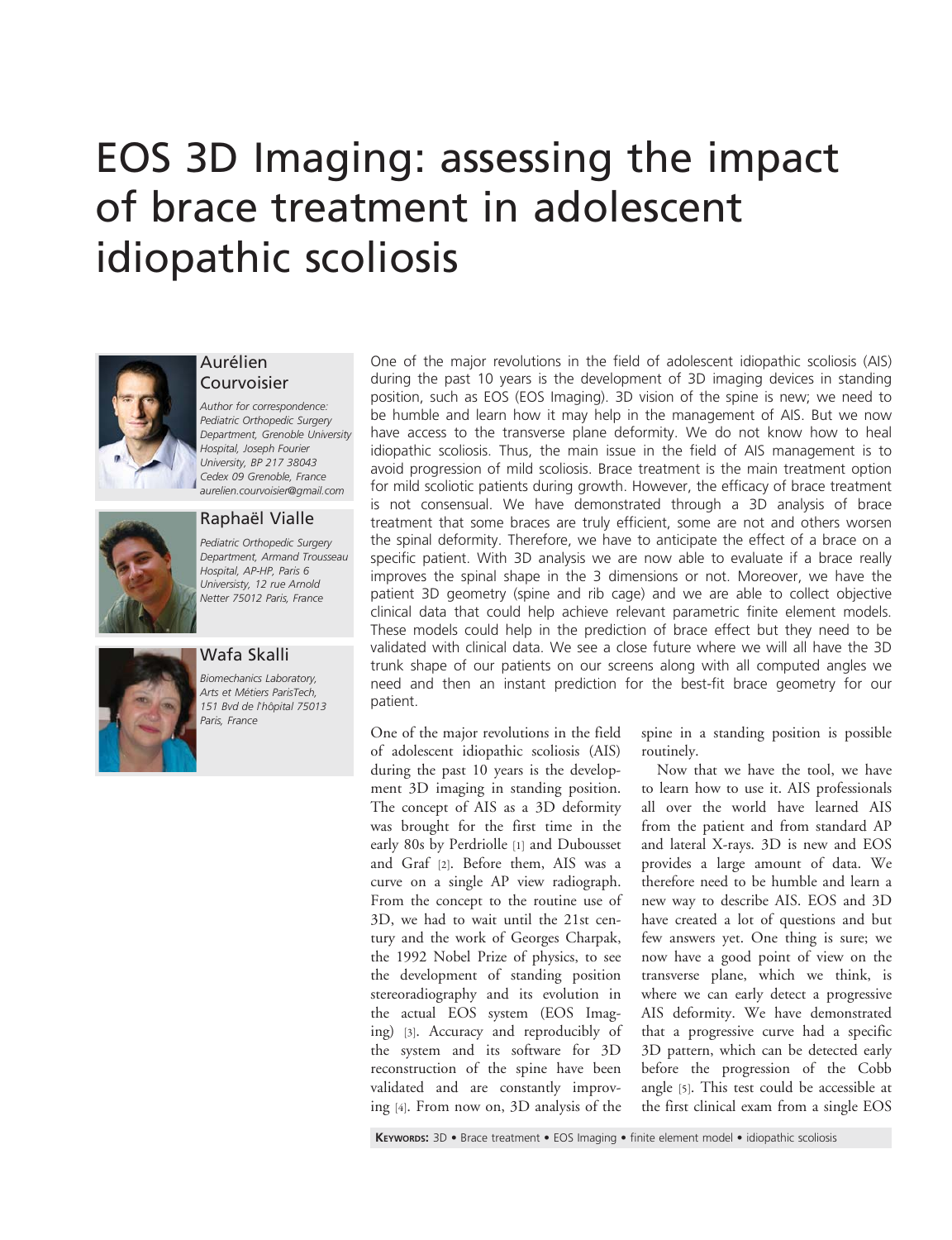stereoradiography and could predict the evolution of a mild scoliotic curve (Cobb angle <25˚). Before, we had to wait 6 months or one year and consecutive radiographs to diagnose a progressive curve.

We do not know how to heal idiopathic scoliosis. Thus, the main issue in the field of AIS management is to avoid progression. But progression was the only way to be sure to treat only true progressive AIS. Now, by means of the 3D progressive pattern, it is possible to treat only progressive AIS at the first exam. But at this stage, for mild scoliosis with a Cobb angle below 25˚, treatment options are not consensual. Most surgeons would recommend a simple medical supervision but few would initiate a brace treatment. Because we know that each step toward progression of a scoliotic curve is a point of no return, we think that the earlier the treatment is started, the more efficient it will be. Despite the actual recommendations [\[101\]](#page-3-0), we think a mild scoliosis (Cobb <25˚) needs a brace at the first exam, if we can prove it is a potentially severe curve. The controversy stands in the surgeons' opinion of the efficacy of brace treatment. Several authors have underlined the lack of statistical evidence of brace treatment efficacy [[6](#page-3-0)]. However, we have recently demonstrated that this lack of statistical evidence should not restraint the use of brace treatment [\[7\]](#page-3-0). Some braces are truly efficient, some are not and others worsen the spinal deformity. Our plea is to invite AIS professionals to consider a specific brace for each specific patient and not to standardize brace treatment. And most of all we need to analyze the 3D effect of the brace on the spine.

The difficulty of brace treatment is to obtain a 'patientspecific' treatment. Between the patient's scoliotic curve with its specificity (age, magnitude, reducibility, location, and so on) and a 'patient-specific-tolerable' brace, stands a great gap, which could be filled partially with 3D Imaging. The main issue is to predict the effect of a brace on a specific patient. Before 3D, we could only predict the effect of braces empirically. With 3D, we are able to start digitizing each step of the whole process of brace conception.

The first main step is to achieve a 3D reconstruction of the rib cage and the external trunk shape along with the spine. Then we will need the most realistic finite element model (FEM) of the spine and chest. We have yet progressed toward this goal with a recent study on the validation of a method of 3D reconstruction of the rib cage in scoliotic patients [[8](#page-3-0),[9](#page-3-0)]. With actual systems of computer- assisted conception of braces, the external trunk shape is easily obtained. A combination of the external trunk shape with the EOS 3D skeletal reconstruction of the spine and chest should provide a patient-specific 3D geometrical model. It is the key point to assess the effect of a brace on the whole trunk with parametric FEM.

Parametric FEM of the scoliotic spine and the growing spine have been developed during the past 10 years [\[10](#page-3-0),[11\]](#page-3-0). Numerical models were also created to predict the effect of brace treatment but their main limitation was that they were not clinically validated [[12,13\]](#page-3-0). With 3D analysis of the spine and brace treatment, we have the patient 3D geometry and we are able to collect the missing clinical data in order to achieve more relevant parametric FEM. But there are still problems to solve. For example, flexibility of the curve is a difficult parameter to implement in a FEM because it relies on different factors like the age of the patient, the location and the severity of the curve [[14\]](#page-3-0). It is true for severe curves, but flexibility becomes more negligible for mild scoliosis as they are almost all completely flexible. This is the reason why we promote a brace treatment for mild scoliosis below 25˚.

Nonetheless, the harder work is now to collect 3D data on our patients and to distinguish what is efficient or not with the different types of braces for each specific type of curve. We have to leave the era of empiric conception of braces and to formalize the process. The principles of correction are similar for most of braces but each designer claims to reach better correction in the three planes than the other. We need to overwhelm our egos and reach reproducible scientific data. With 3D analysis, we are now able to evaluate if a brace really improves the spinal shape in the 3 dimensions or not. Once brace conception will cease to be a selfinterested business on a self-designed brace, randomized prospective studies will reassure skeptical surgeons on brace efficacy.

EOS 3D Imaging system is a great tool, which announces a great improvement of our knowledge of AIS and its management. EOS software improves permanently and engineers are working on more automation of 3D reconstruction. Furthermore, EOS system is a low-dose imaging system, which is more suitable for the follow-up of children than standard full spine X-rays. Tomorrow, we will all have the 3D trunk shape of our patients with on our screens along with all computed angles we need. We will have parametric models that will instantly predict the best-fit brace for our patient. Then the clinical and 3D radiological data during the follow-up will improve the model. It is not science fiction it is the close future.

### Financial & competing interests disclosure

The authors have no relevant affiliations or financial involvement with any organization or entity with a financial interest in or financial conflict with the subject matter or materials discussed in the manuscript. This includes employment, consultancies, honoraria, stock ownership or options, expert testimony, grants or patents received or pending, or royalties.

No writing assistance was utilized in the production of this manuscript.